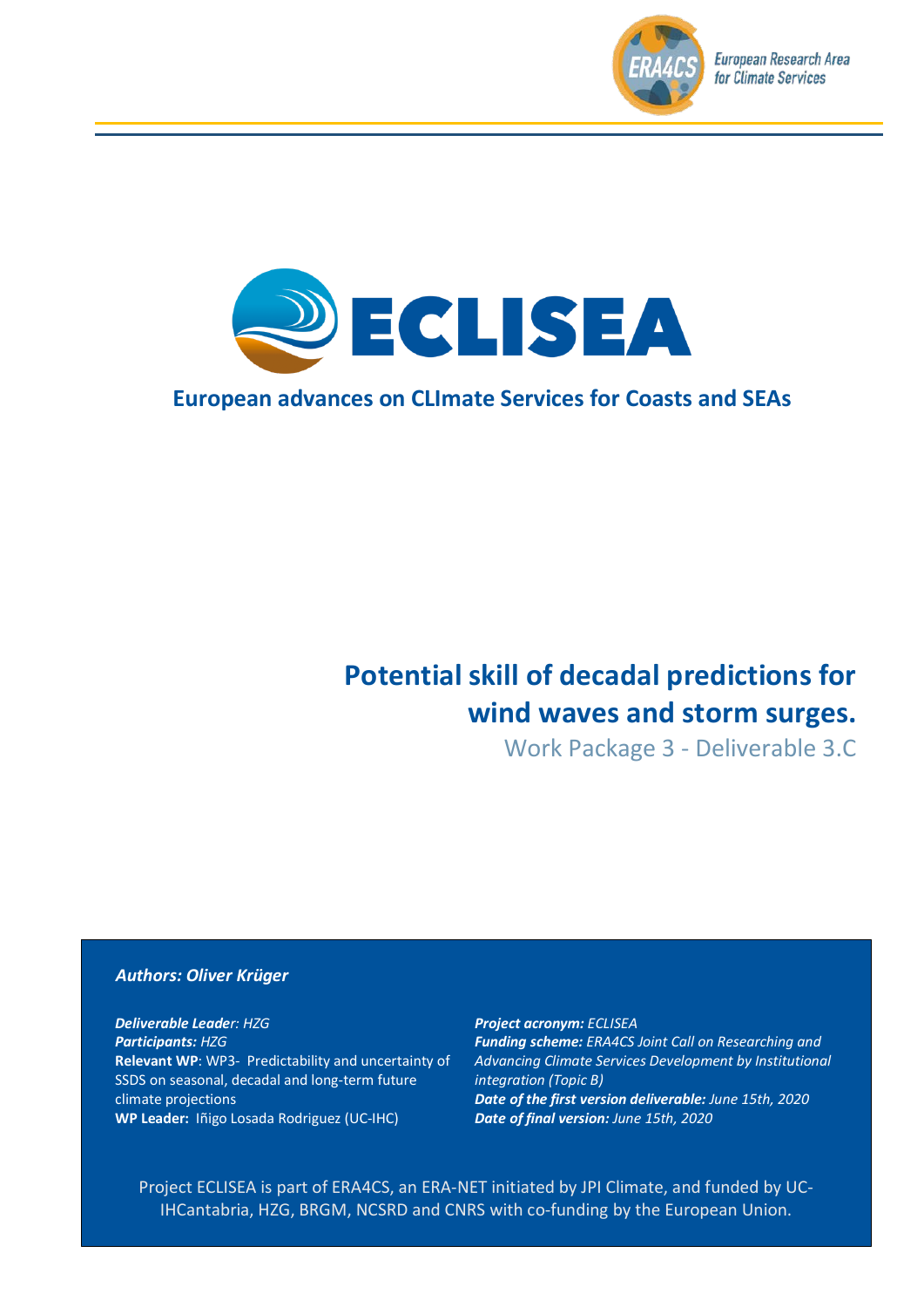

## TABLE OF CONTENTS

| $\overline{2}$ . |  |
|------------------|--|
| 2.1              |  |
| 2.2              |  |
| 2.3              |  |
| 3.               |  |
| 3.1              |  |
| 3.2              |  |
| 3.3              |  |
| 4.               |  |
| -5.              |  |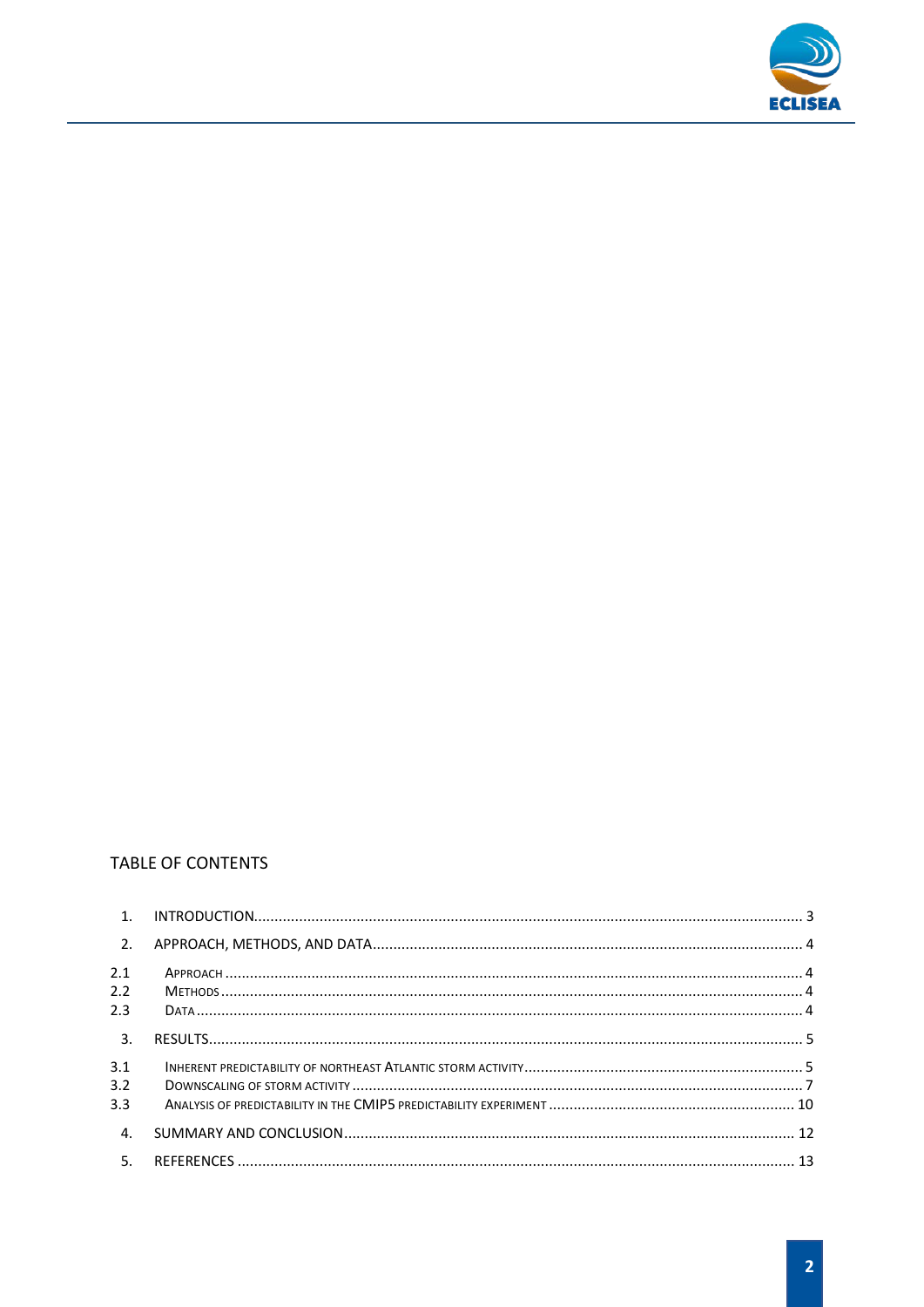

## <span id="page-2-0"></span>**1. Introduction**

The need to provide climate information to society has been recognized for many decades of years. For example, the first World Climate Conference held in 1979 by the World Meteorological Organization called for establishing a World Climate Programme to improve our understanding of the climate system and its impacts on society (Vaughan and Dessai 2014). Generally, climate change information is provided in the form of *scenarios* conditioned upon different levels of greenhouse gas emissions. Mostly such information is available for the end of the  $21<sup>st</sup>$  century and less often for the coming about 10-30 years, in the following referred to as the decadal time scale. As time-dependent climate change is unfolding, there is however an increasing need among policy and decision-makers, both for climate services and for climate information to support adaptation (Weisse et al. 2015; Weisse et al. 2009) especially on the decadal time scale (Pulwarty 2003).

The evolution of the climate in the coming decades will be the result of an interplay between contributions from anthropogenically forced climate change, intrinsic natural climate variability, and externally forced climate variations (e.g. solar or volcanic forcing) (Meehl et al. 2009). Mostly, information on such decadal changes is presently obtained from ensemble-averaged forced climate simulations driven by different greenhouse gas emission scenarios (Meehl et al. 2009). Using this technique, intrinsic climate variability is typically averaged out and information is lost. Meehl et al. (2009) suggested that retaining this information by using initialized predictions may foster better quantification of the uncertainty in the decadal range. This suggestion is further based on the fact, that over time different sources provide different contributions to the overall uncertainty. While uncertainty caused by choosing a particular climate model or a set of such models is expected to represent the dominant source of uncertainty in the coming decades, its relevance is expected to decrease over time, as climate change is unfolding. On the other hand, uncertainty arising from the choice of a particular emission scenario or a range of such scenarios is small in the near future but becoming increasingly more important and larger over time. From these points, Meehl et al. (2009) concluded that relative to other time scales there may exist a minimum of uncertainty in the decadal range.

However, even if uncertainty is low in the decadal range, the signal-to-noise-ratio may vary substantially by region and for different variables. Here, the *signal-to-noise ratio* refers to the extent to which the magnitude of predictable climate variations exceeds noise from uncertainties in forced simulations and unpredictable aspects of intrinsic climate variability (Barnett et al. 2008). Generally, a forecast is referred to as *skillful* when the signal-to-noise ratio is sufficiently large. What exactly *sufficiently large* means represents a matter of definition, expectation, and the reference against which skill is measured.

Using several different approaches and techniques, in this report the extent to which skill can be detected in decadal predictions of storms, waves and storm surges along the German North Sea coast is assessed. Approaches and techniques are briefly described in section 2. Moreover, data and methods are shortly introduced. Results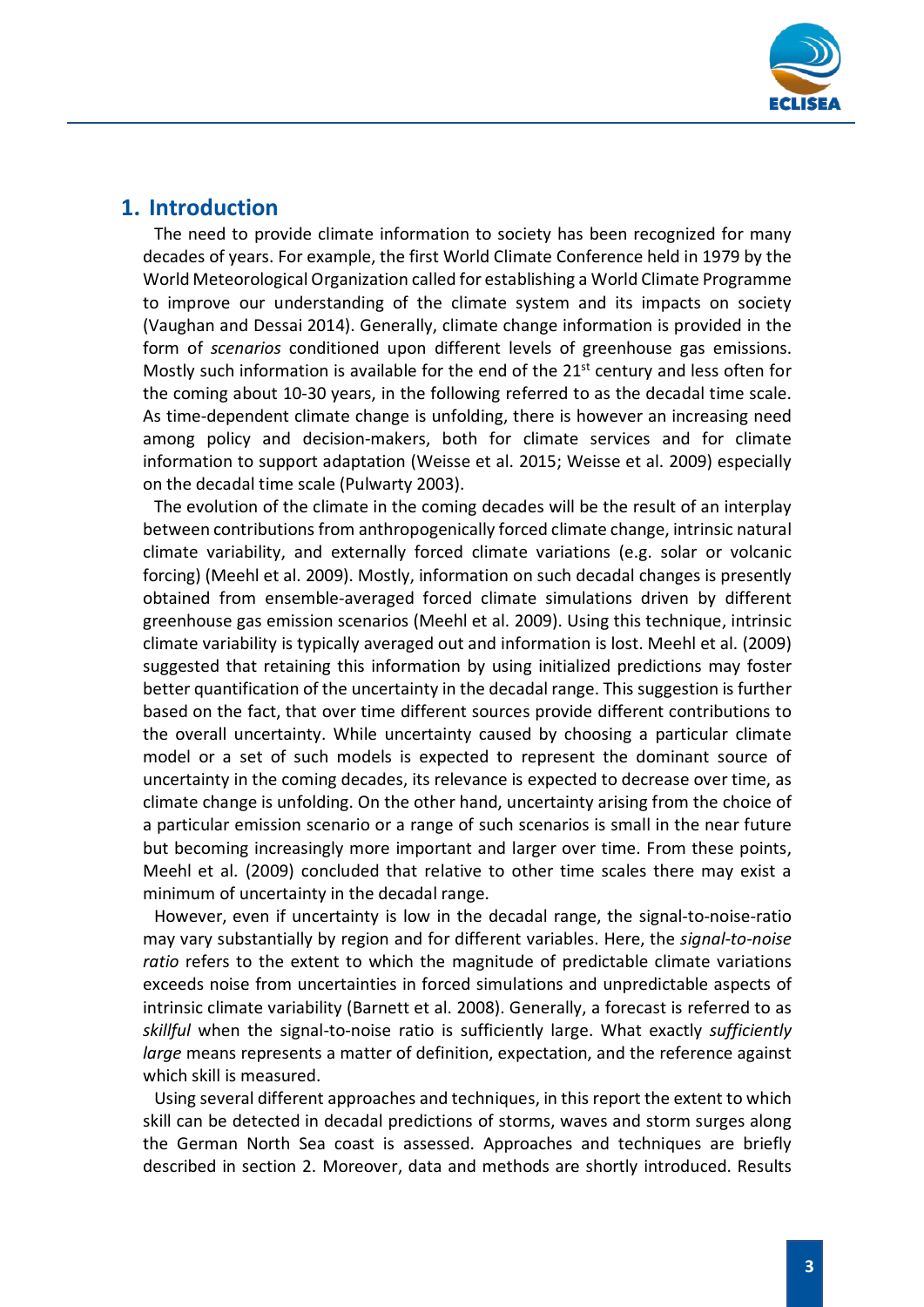

are presented in section 3, and a summary and some conclusions are provided in section 4.

# <span id="page-3-0"></span>**2. Approach, Methods, and Data**

## <span id="page-3-1"></span>*2.1 Approach*

A double-track approach was taken to assess the skill of decadal predictions for storms, waves, and storm surges along the German North Sea coast. On the one hand, the skill existing in climate model simulations available from the CMIP5 coordinated decadal predictability experiment (Taylor et al. 2012) was explored. As waves and storm surges are not directly available from these simulations, indices of storm activity (Krueger et al. 2019) over the North Atlantic together with statistical downscaling between observed (hindcast) large-scale atmospheric patterns and waves and storm surges were used. Also and on the other hand, the inherent predictability that may arise from autocorrelations or, in other words, the slow decay of existing anomalies towards the mean was explored and compared to results obtained from the CMIP5 decadal predictability experiment.

#### <span id="page-3-2"></span>*2.2 Methods*

Geostrophic wind speeds calculated from mean sea level pressure readings were used to derive time series of northeast Atlantic storminess. The technique was originally developed by Schmidt and Storch (1993) and subsequently used widely for studies of changes and variability of extra-tropical storm activity (Alexandersson et al. 1998; Alexandersson et al. 2000; Matulla et al. 2008; Krueger and Storch 2011; Krueger et al. 2019; Krieger et al. 2020). It provides relatively homogeneous, large-scale, and long-term information on storm activity and is thus well suited for statistical analyses. We use both, *observed* indices computed from historical air pressure data available from the International Surface Pressure Databank (ISPD) complemented with data from the Danish and Norwegian Meteorological Institutes and from hindcast met-ocean data (Weisse et al. 2015) and *predicted* indices derived from the pressure data from simulations of the CMIP5 decadal predictability experiment (Taylor et al. 2012).

Both, linear and logistic regression as well as canonical correlation analyses (Storch and Zwiers 1999) were used to downscale large-scale atmospheric patterns onto the local wave and storm surge changes along the German North Sea coastline. Naiive Bayesian pattern recognition (Bishop 2009) and spectral analysis were used to assess predictability potentially inherent in the storm index time series and to compare it to estimates derived from the CMIP5 decadal predictability experiment.

## <span id="page-3-3"></span>*2.3 Data*

For the calculation of time series of observed northeast Atlantic and German Bight storm activity, we used sea level pressure data from the International Surface Pressure Databank ISPD (Compo et al. 2015; Cram et al. 2015), which is a vast collection of historical surface pressure observations ordered in time and space with WMO station codes being used as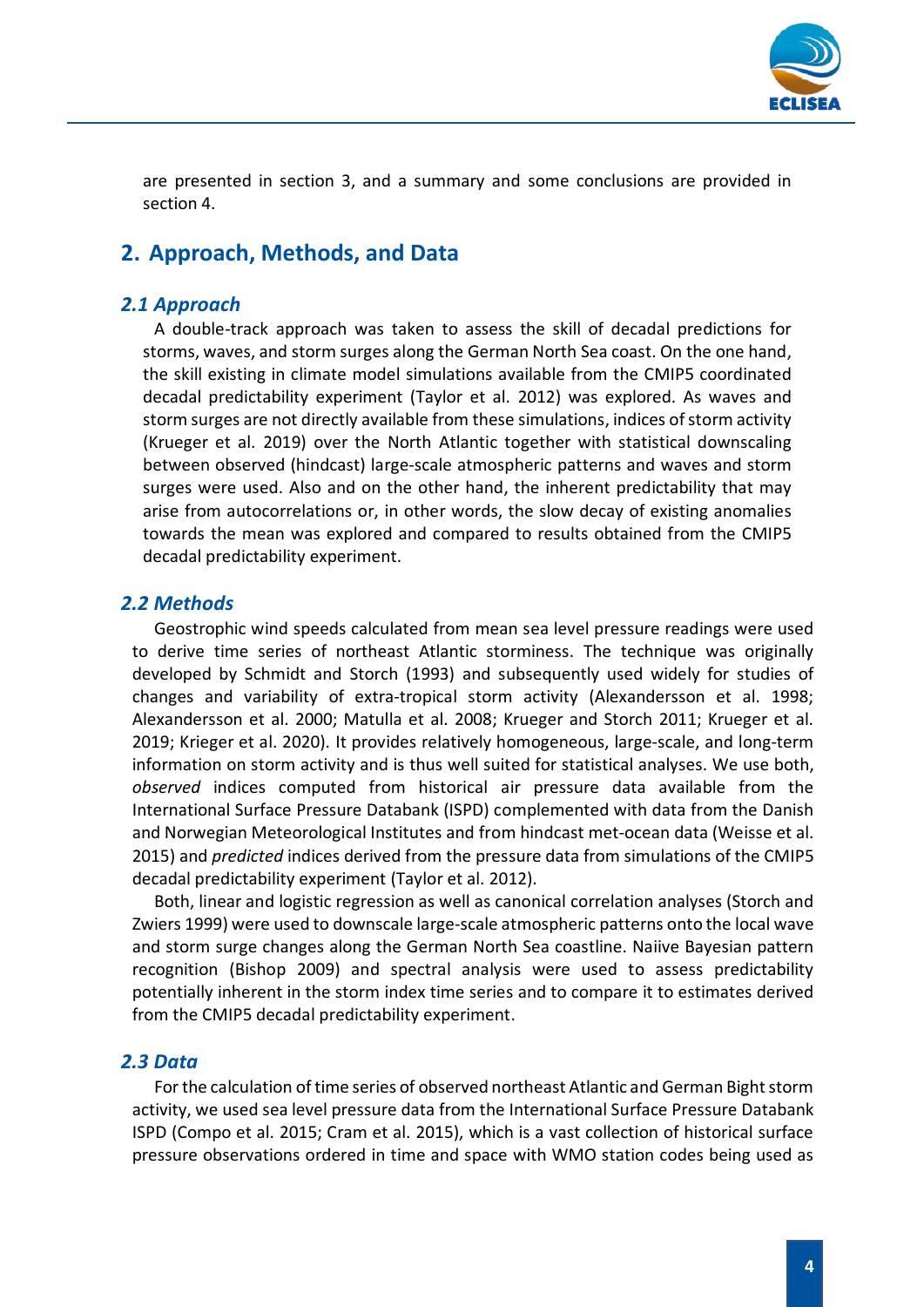

identifiers. For more details, see Krueger et al. (2019) and Krieger et al. (2020). We further used high-resolution hindcast met-ocean data (Geyer 2014; Weisse et al. 2014) available for the North Sea to derive additional storm-index time series and to train statistical downscaling models for waves and storm surges. For the latter, additionally observed hourly water level data available from responsible German authorities [\(https://pegelonline.wsv.de/\)](https://pegelonline.wsv.de/) were used.

To explore potential predictability on decadal time scales corresponding atmospheric data from the CMIP5 decadal predictability experiment (Taylor et al. 2012) were used. In this experiment, a series of 10-year hindcasts (re-forecasts) with initial observed climate states was made every five years starting around 1960 using a variety of different models. Comparing results from these hindcasts with the climate eventually observed allows an assessment of the potential skill and limits of decadal predictability for different variables and regions, in our case for storms, waves, and surges over the northeast Atlantic and along the German North Sea coastline.

# <span id="page-4-0"></span>**3. Results**

## <span id="page-4-1"></span>*3.1 Inherent predictability of northeast Atlantic storm activity*

Figure 1 shows two indices for observed North Atlantic storm variability based on annual 95<sup>th</sup> and 99<sup>th</sup> percentiles of geostrophic wind speeds. While the low-pass filtered time series show pronounced decadal variability that may imply some potential decadal predictability, the annual time series exhibit substantially stronger fluctuations resulting in weak signalto-noise ratios. This is supported by spectral analysis of the time series (Figure 2) which shows that time series are predominantly white indicating only limited predictability.



*FIGURE 1. STANDARDIZED TIME SERIES OF ANNUAL 95TH (PLUS-SIGNS) AND 99TH (CIRCLES) PERCENTILES OF GEOSTROPHIC WIND SPEEDS AVERAGED OVER 10 TRIANGLES IN THE NORTHEAST ATLANTIC. BOLD AND DASHED LINES DENOTE LOW-PASS FILTERED TIME SERIES (SOURCE: KRUEGER ET AL. 2019).*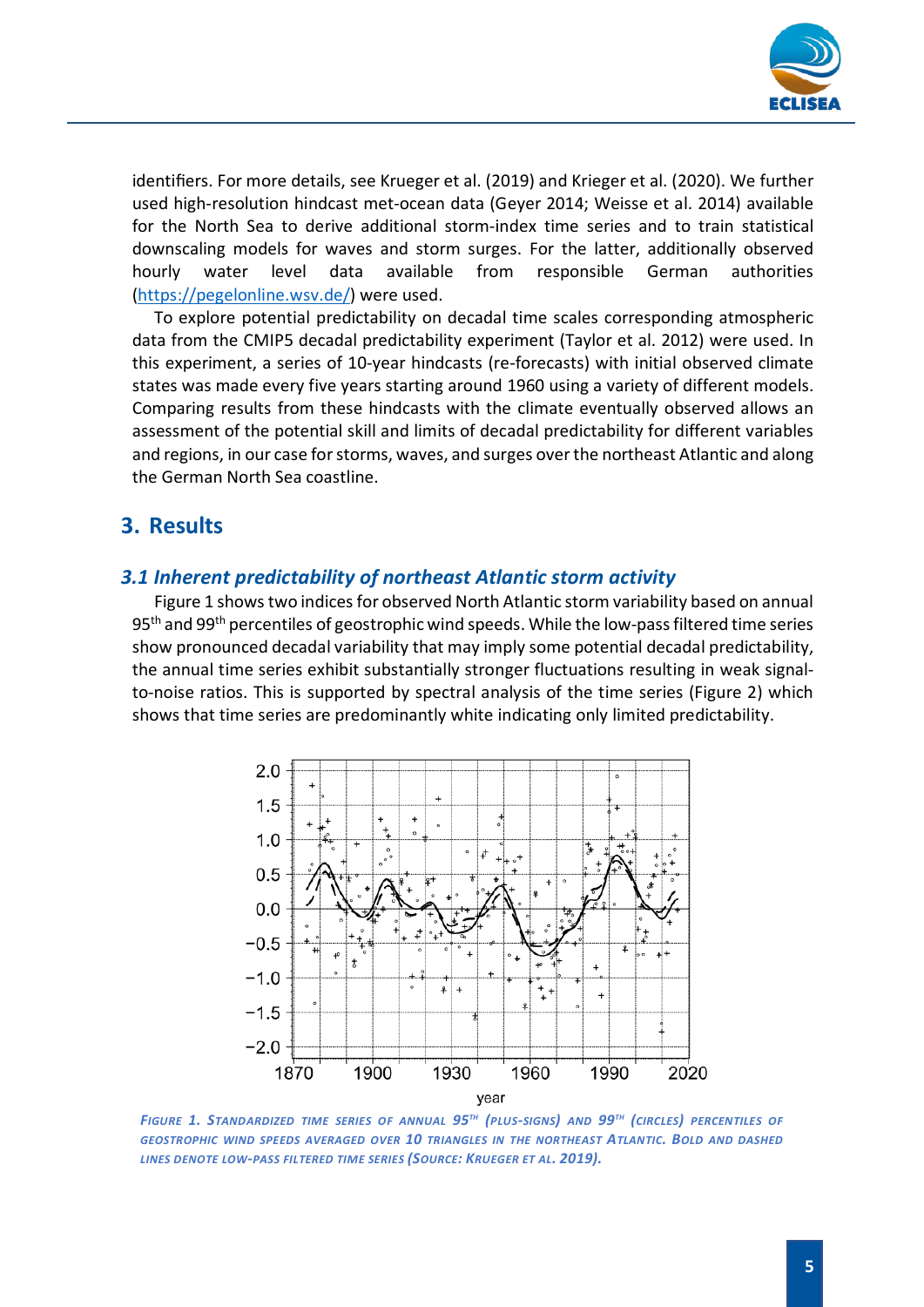



*FIGURE 2. THE SPECTRUM OF THE STANDARDIZED ANNUAL 95TH PERCENTILES OF GEOSTROPHIC WIND SPEEDS AVERAGED OVER 10 TRIANGLES IN THE NORTHEAST ATLANTIC. FREQUENCY IS GIVEN IN CYCLES PER YEAR. THE VERTICAL BLUE LINE INDICATES THE 95% CONFIDENCE INTERVAL.*

To assess potential predictability in more detail, two different simple approaches were tested. First, we tried to "predict" storm activity of the next year conditioned upon the values of the previous years by fitting models of different complexity ranging from simple persistence and autoregressive models (AR(1), e.g. Storch and Zwiers 1999) to naïve Bayesian pattern recognition (Bishop 2009). Second and using the same models, predictability of the categorical forecast (storm activity will rise or fall) was analyzed. In the latter case and for the Bayesian pattern recognition, the probability that storm activity will increase is given by: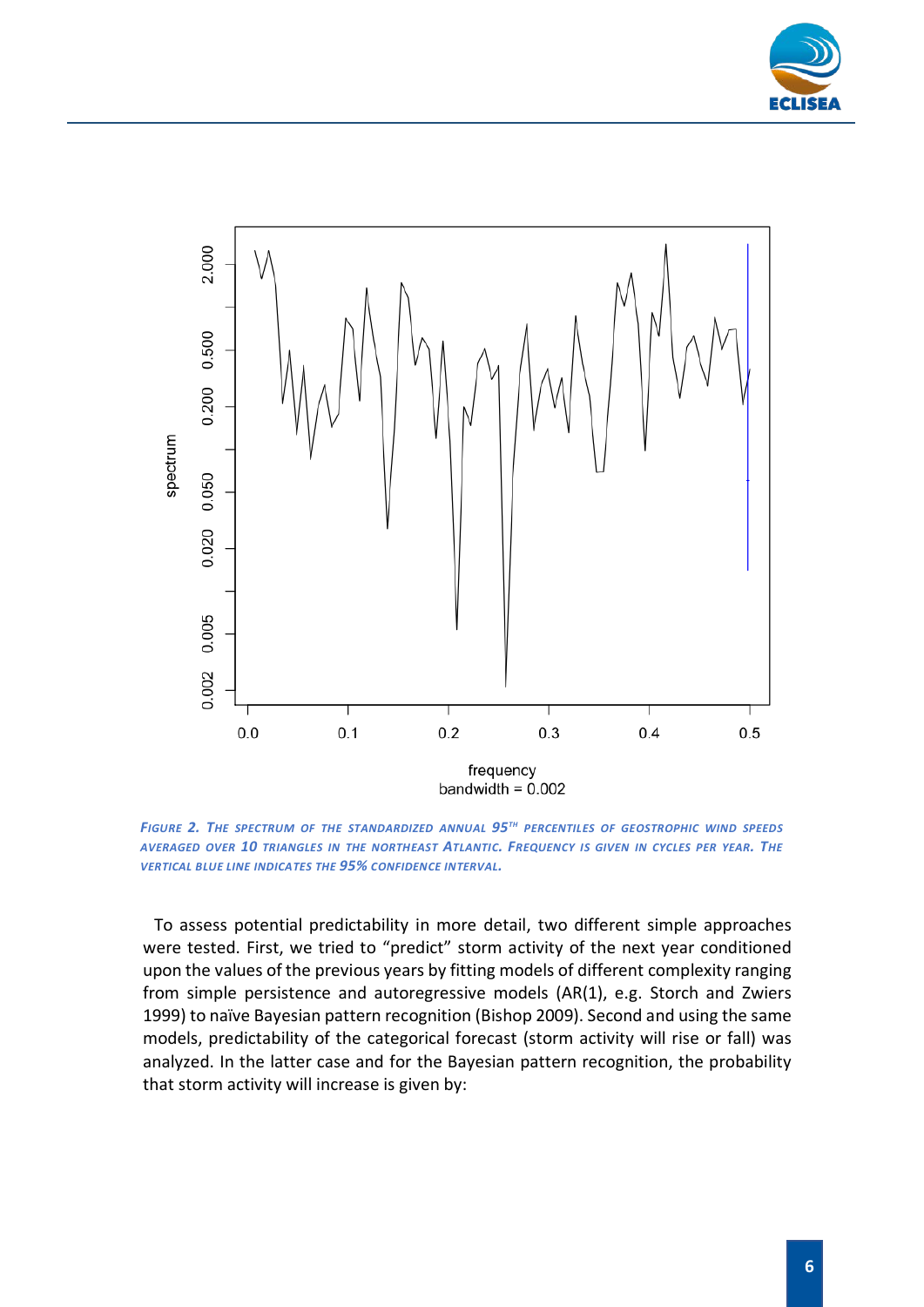

$$
P_t(\text{rise}|x_{t\text{-}1,\dots,t\text{-}n}) = \frac{P(\text{rise})P(x_{t\text{-}1,\dots,t\text{-}n}|\text{rise})}{P(\text{rise})P(x_{t\text{-}1,\dots,t\text{-}n}|\text{rise}) + P(\text{fall})P(x_{t\text{-}1,\dots,t\text{-}n}|\text{fall})}
$$

where t determines the predicted time step, and (t-1),...,(t-n) denote the length of blocks of prior time steps used in the naïve Bayesian pattern recognition approach.

The results of these analyses are shown in Figure 3. For the categorical forecast, the skill is measured by the hit ratio (Wilks 2009). In a Bayesian framework and for the raw and unfiltered data, the categorical forecast of storm tendency (increase or decrease; Figure 3, left) shows skill comparable to that of a simple AR(1) model; both exceeding that of persistence. For increasingly low-pass filtered time data persistence becomes the dominant approach. The situation is different for the continuous case (Figure 3, right). Here skill is measured by the correlation. For both, raw and increasingly lowpass filtered data persistence and the AR(1) model have the largest skill exceeding that of the Bayesian approach in all cases.



**FIGURE 3. LEFT: HIT RATIO OF THE CATEGORICAL FORECAST OF THE ONE-YEAR-AHEAD STORM TENDENCY OVER THE NORTHEAST ATLANTIC FOR AN AR(1)-PROCESS (RED LINE), PERSISTENCE (BLACK LINE), AND VARIOUS NAÏVE BAYESIAN FORECAST SETUPS (BLUE LINES). RIGHT: CORRELATION SKILL SCORE FOR THE SAME MODELS USED, BUT FOR ONE-YEAR-AHEAD PREDICTIONS OF ACTUAL VALUES OF STORMINESS. THE SKILL IN BOTH FIGURES ONE YEAR AHEAD IS SHOWN DEPENDING ON THE AMOUNT OF LOW-PASS FILTERING APPLIED, WHERE THE AMOUNT OF FILTERING DEPENDS ON THE PARAMETER σ OF A GAUSSIAN FILTER. NOTE THAT THE BLUE LINES SHOW DIFFERENT CONFIGURATIONS OF THE BAYESIAN METHOD APPLIED, WHICH DIFFER IN THE LENGTH OF BLOCKS USED, I.E. THE PARAMETER N IN THE EQUATION ABOVE, WHICH IS SHOWN FOR THE CASES N=3,…,7, AND 22 YEARS. SKILL IS OBTAINED FOR HIGHER VALUES OF N AND σ.**

#### <span id="page-6-0"></span>*3.2 Downscaling of storm activity*

To make inferences for storm surges or waves, some downscaling of large-scale atmospheric circulation on local wave or storm surge statistics is needed. Different approaches were tested. In the first approach information about the state of the atmosphere was taken from a high-resolution met-ocean hindcast (Geyer 2014; Weisse et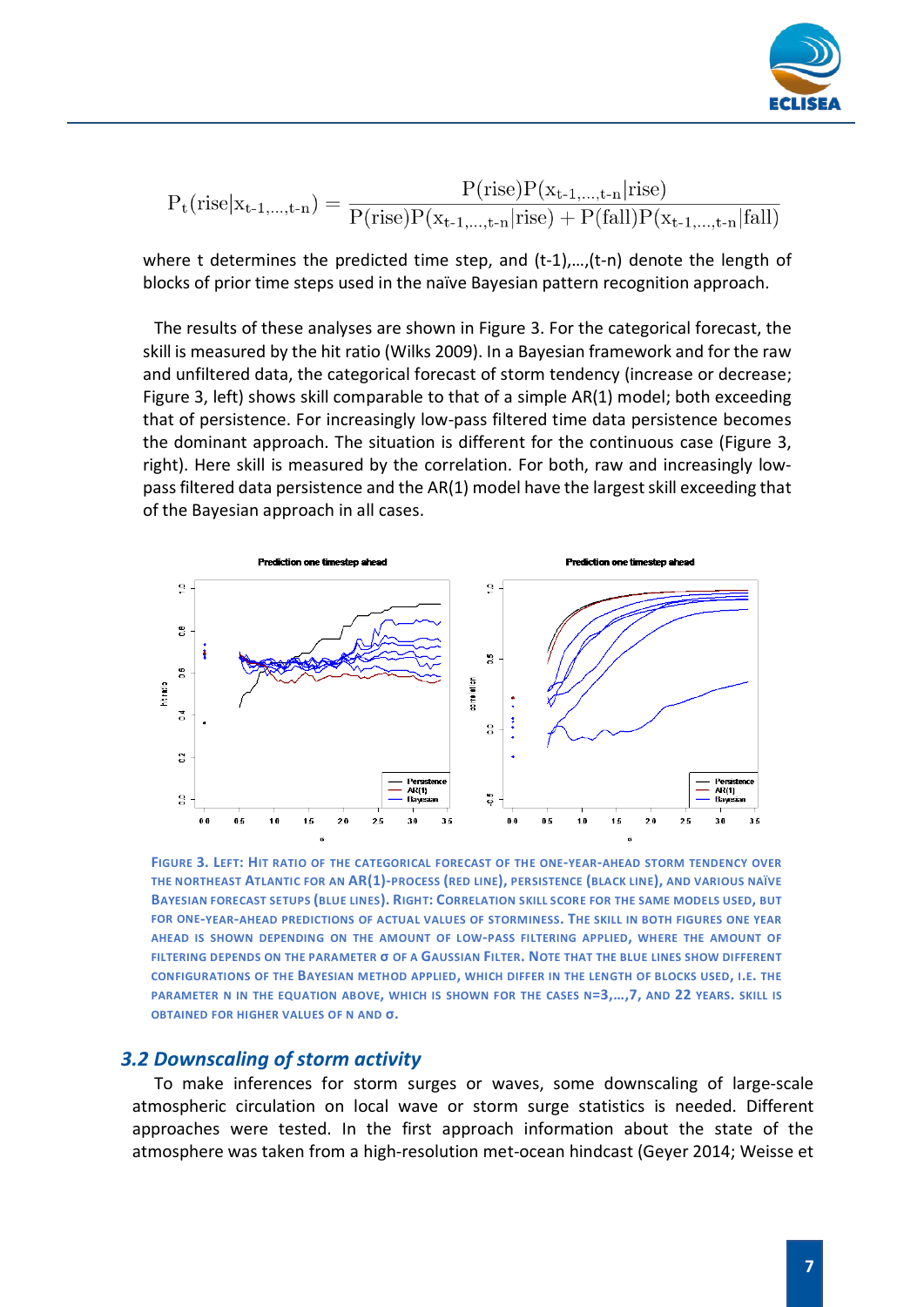

al. 2014) in which the atmospheric state is a dynamically and spectrally nudged downscaled version of the NCEP/NCAR reanalyses (Kalnay et al. 1996; Kistler et al. 2001). From this hindcast, annual  $1<sup>st</sup>$  and  $95<sup>th</sup>$  percentiles of mean sea level pressure, annual standard deviations of 24h-pressure tendencies, and annual 95<sup>th</sup> percentile of near-surface (10 m height) marine wind speed were taken as predictors characterizing the state of the atmosphere. The annual number of storm surges along the German North Sea coast was derived from tide gauge data as the number of cases in which water levels exceeded the official storm surge-warning threshold of 1.50 m above mean tidal high water. Using data for the period 1949-2016 a canonical correlation analysis was performed and the model was subsequently used to reconstruct (predict) the number of surges conditioned upon projections of linear combinations of the atmospheric variables. In a second approach, only time series of northeast Atlantic storminess (section 3.1) was used as a predictor.

For both cases, again the skill of a simple categorical forecast scheme was tested, in particular, whether or not the number of storm surges in a season will exceed the longterm average depending on the given (predicted) state of the large-scale atmospheric circulation or northeast Atlantic storm activity. For this, a logistic regression model was fitted in which the probability that more/fewer storm surges than on average will occur is given by

$$
f(p_t) = \log(\frac{p_t}{1 - p_t}) = \sum \alpha_i x_t + \epsilon_t
$$

$$
p_t = f^{-1}(p_t) = \frac{1}{1 + e^{-f(p_t)}}
$$

where x represents the large scale atmospheric canonical covariates from the canonical correlation analysis or the northeast Atlantic storm activity time series.

The analysis was carried out for five tide gauges (Husum, Cuxhaven, Büsum, Dagebüll, List) along the German North Sea coast. As an example, Figure 4 shows the results for the tide gauge in Husum located at the North Frisian mainland coast. Figure 4 (left) shows the fitted logistic regression (black); that is, the probability that the number of surges will exceed the long-term average given the non-dimensional state of the largescale atmospheric covariate (x-axis). The red/blue points indicate whether the observed number was finally above (red) or below (blue) average given the large-scale atmospheric state. It can be inferred that the medians of both distributions (blue and red vertical lines) are well separated indicating that there is some potential skill in the prediction. Figure 4 (right) presents the same information in the form of a time series. Again, the black line indicates the predicted probability that the number of surges will be above/below the long-term average while the blue and red crosses indicate the observations. While some misses occurred, there were successful periods, for example between about 1980-2000. Similar analyses were carried out for additional tide gauges along the German coastline producing comparable results (not shown).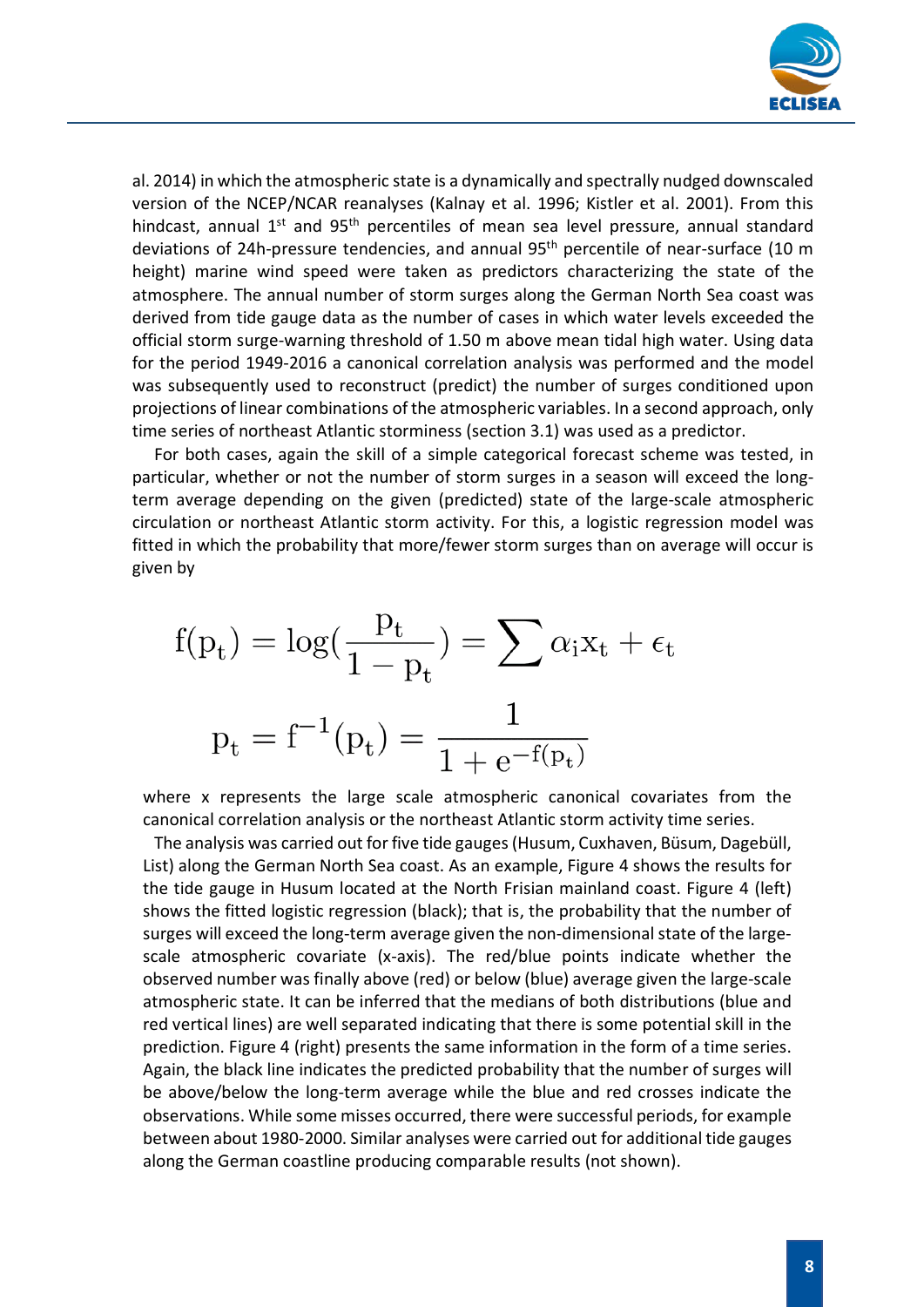



**FIGURE 4. LEFT: PROBABILITY DISTRIBUTION OF THE MODELED INSTANTANEOUS PROBABILITIES THAT THE NUMBER OF STORM SURGES EXCEEDS THE LONG-TERM AVERAGE OF STORM SURGES AT HUSUM FOR THE CASES OF EXCEEDANCE (RED) AND NON-EXCEEDANCE (BLUE). RED (BLUE) CROSSES DENOTE THE OBSERVED CASES OF EXCEEDANCE (NON-EXCEEDANCE). MEDIANS OF RESPECTIVE DISTRIBUTIONS ARE GIVEN AS VERTICAL LINES. RIGHT: TIME SERIES OF THE MODELED INSTANTANEOUS PROBABILITY THAT THE NUMBER OF STORM SURGES EXCEEDS ITS LONG-TERM AVERAGE AT HUSUM. FOR ILLUSTRATIVE PURPOSES, CROSSES DENOTE THE ACTUALLY OBSERVED OCCURRENCES OF EXCEEDANCES (RED) OR NON-EXCEEDANCES (BLUE).**

A comparison of the performance of the different downscaling models (predictors from canonical correlation analysis and northeast Atlantic storminess only) is shown in Figure 5 in terms of a Brier score. The Brier score (BS) is defined as

$$
BS = \frac{1}{N} \sum (p_{true} - p_{mod})^2
$$

and measures the accuracy of probabilistic predictions for categorical variables where  $p_{mod}$ represents the probability that was forecasted and  $p_{true}$  (either zero or one) that of the actual outcome. For three out of the five tide gauges it can be inferred, that using the canonical correlation model as a downscaling approach provides better skill metrics than using only the northeast Atlantic storminess as an independent variable. However, in all cases, the distribution of the scores is wider in the case of the canonical correlation analysis which indicates that the model is less reliable. In the following, therefore, we limit ourselves to cases in which only the northeast Atlantic storminess time series was used as the predictor variable.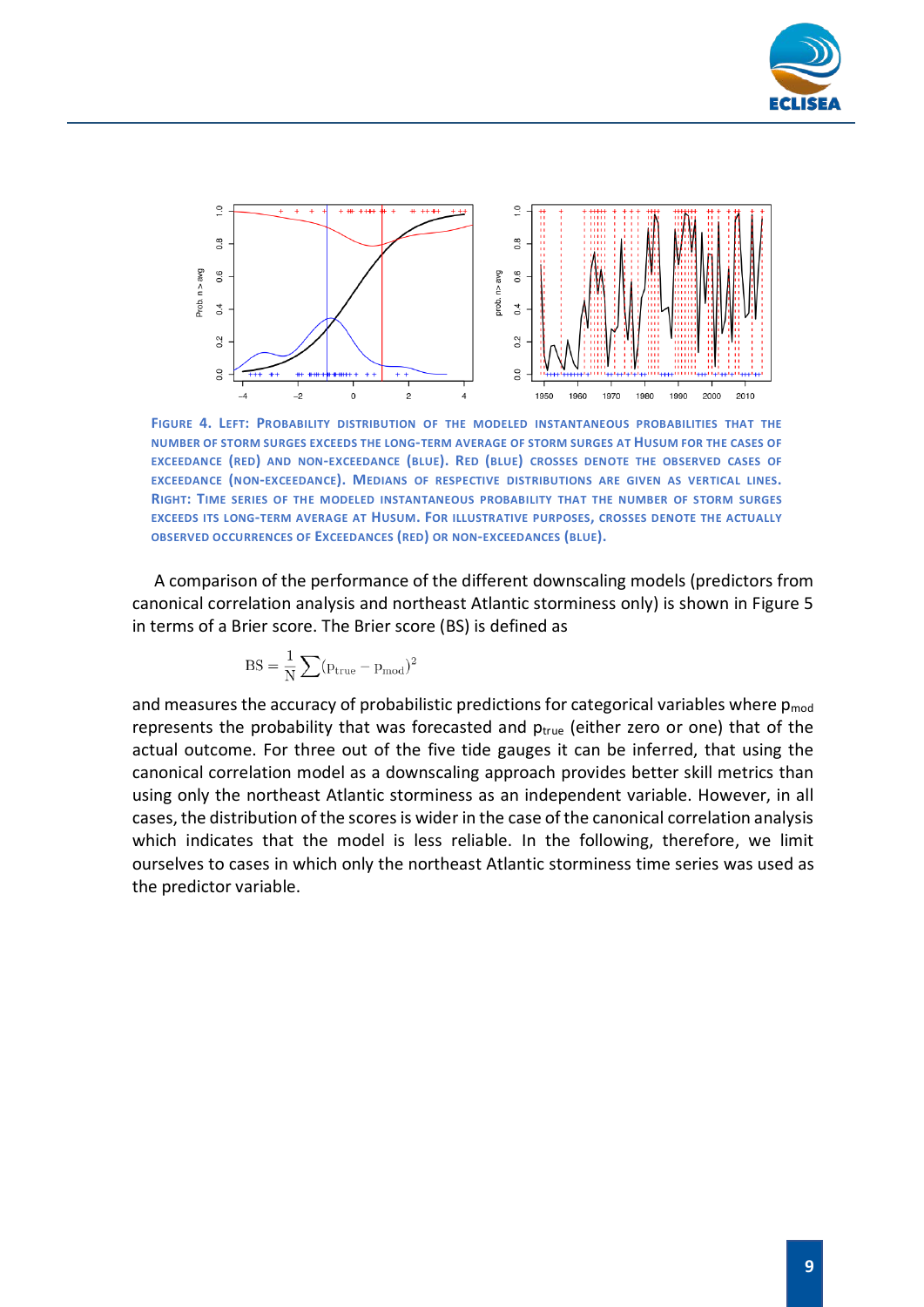



**FIGURE 5. PROBABILITY DISTRIBUTION OF THE CROSS-VALIDATED BRIER SCORE FOR TWO APPROACHES AT VARIOUS SITES. GREEN CURVES DENOTE THE DISTRIBUTION FOR THE LOGISTIC REGRESSION THAT DEPENDS ON THE LINEAR COMBINATION OF CANONICAL VARIABLES DERIVED FROM CANONICAL CORRELATION ANALYSIS OF LARGE-SCALE FIELDS OF THE 95TH ANNUAL PERCENTILE OF WIND SPEED AT 10 M HEIGHT, THE 1ST ANNUAL PERCENTILE OF MEAN SEA LEVEL PRESSURE, AND THE 95TH PERCENTILE OF 24-H PRESSURE TENDENCIES. THE BLUE CURVES DENOTE THE DISTRIBUTION OF THE BRIER SCORE OF THE LOGISTIC REGRESSION, FOR WHICH THE ANNUAL NORTHEAST ATLANTIC STORMINESS TIME SERIES FROM KRUEGER ET AL. (2019) IS UTILIZED AS AN INDEPENDENT VARIABLE. BLACK LINES DENOTE THE MEDIAN BRIER SCORES OF RESPECTIVE DISTRIBUTIONS; BLACK CROSSES SHOW THE ACTUAL VALUES OF OBTAINED BRIER SCORES.** 

#### <span id="page-9-0"></span>*3.3 Analysis of predictability in the CMIP5 predictability experiment*

Using sea level pressure data from the decadal hindcast experiments available from CMIP5 (Taylor et al. 2012), time series of Northeast Atlantic storm activity (section 3.1) were calculated. This was done using all available models and 10-yr hindcast simulations. Both, a linear and a logistic regression model (section 3.2) were subsequently used to make categorical predictions about the probability of the number of storm surges at the five tide gauges along the German North Sea coast. Here the categorical variable predicted was whether or not more storm surges than on average will be expected in the coming years. In the logistic regression case, the predicted probability was taken directly from the model. For the case of the linear regression, a probabilistic approach was taken in which the probability was derived from the number of ensemble members that predicted more surges divided by the overall number of ensemble members.

The result of this exercise for different lead times is shown in Figure 6, again exemplarily for the tide gauge Husum. Again, skill is measured by the Brier score. It can be inferred that the skill of the probabilistic approach is substantially better than that of the logistic regression approach. This may be a consequence of the fact that the logistic regression model is substantially more complicated, contains more degrees of freedom, and thus more variability and uncertainty while the probabilistic approach based on linear regression only is simpler and more likely to produce robust results.

However, we also need to compare the skill with that of very generic approaches. For example, if the forecast is always 50%, regardless of whether more or fewer surges will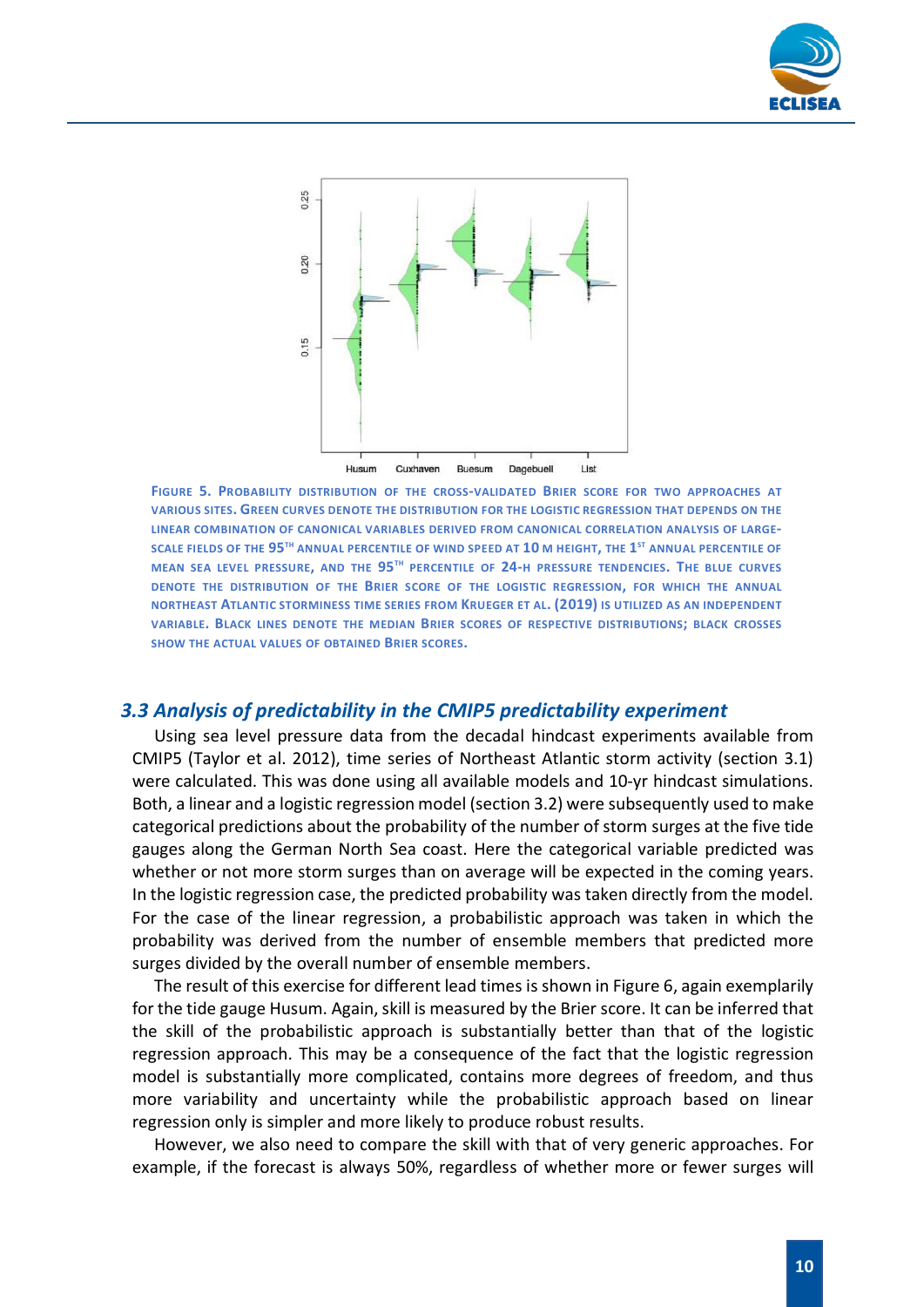

occur, the Brier score would be 0.25 indicated by the red line in Figure 6. It can be inferred, that the skill of the probabilistic decadal prediction based on linear regression is only close to this generic case. There may in principle two reasons for that: Either the skill of our downscaling approach is limited or there is already only limited skill for the predictor variable in the downscaling model, in our case the northeast Atlantic storminess.

To check the latter, we assessed the skill of the CMIP5 decadal predictions to re-forecast our storm index time series (Figure 7). Again, we tested the skill to re-forecast whether storm activity will be above/below the long-term average for different lead times. It can be inferred that the skill is best for the probabilistic approach. It is, however, only close to random. This indicates that the skill to predict large-scale northeast Atlantic storm activity in the CMIP5 ensemble is small and intrinsic climate variability substantially exceeds potential signals.



**FIGURE 6. BRIER SCORE OF VARIOUS APPROACHES TO MODEL THE PROBABILITY OF EXCEEDANCES OF THE NUMBER OF SURGES BEING GREATER THAN ITS LONG-TERM AVERAGE AT HUSUM FOR LEAD TIMES OF 1 TO 10 YEARS IN CMIP5. THE BLACK LINE INCLUDING DOTS DENOTES THE BRIER SCORE OF THE LOGISTIC MODEL, THE BLUE AND DOTTED LINE THE BRIER SCORE OF THE PROBABILISTIC APPROACH. HORIZONTAL LINES IN RESPECTIVE COLORS SHOW THE SKILL OF THE AVERAGES OF PREDICTIONS FOR LEAD TIMES 1-5 YEARS AND 6-10 YEARS. FOR COMPARISON, THE RED HORIZONTAL LINE DEPICTS THE BRIER SCORE OF A PROBABILITY OF 0.5 (RANDOM CHANCE).**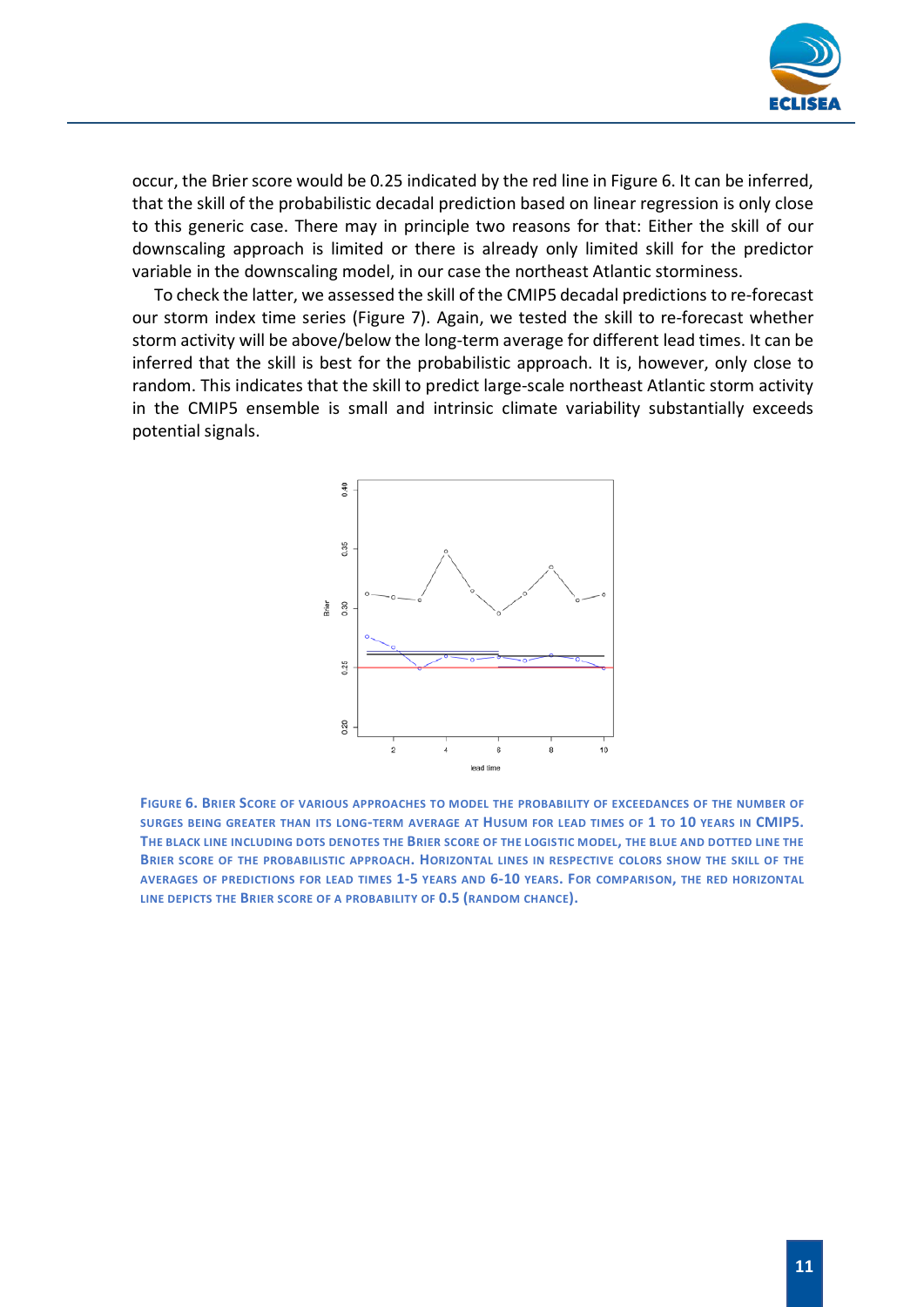



**FIGURE 6. BRIER SCORES OF RE-FORECASTING NORTHEAST ATLANTIC STORM ACTIVITY FOR LEAD TIMES 1-10 YEARS. THE BLUE LINE DENOTES THE BRIER SCORE OF PROBABILITIES OF STORMINESS BEING HIGHER THAN AVERAGE DERIVED IN A PROBABILISTIC APPROACH IN CMIP5. THE BLACK LINE SHOWS THE BRIER SCORE OF THE SAME PROBABILITY, BUT FOR MODELING STORMINESS AS AN AUTOREGRESSIVE PROCESS OF ORDER 1 BASED ON THE OBSERVED TIME SERIES GIVEN IN KRUEGER ET AL. (2019). AS A REFERENCE, THE BRIER SCORE FOR P=0.5 (RANDOM CHANCE) IS GIVEN BY THE RED LINE. NOTE THAT RESULTS FOR THE AR(1) MODEL ARE NOT DIRECTLY COMPARABLE TO THE LEFT PANEL IN FIGURE 3, AS FIGURE 3 (LEFT) HANDLES STORMINESS TENDENCIES, WHEREAS THIS FIGURE RELATES TO STORMINESS EXCEEDING ITS LONG-TERM AVERAGE.** 

## <span id="page-11-0"></span>**4. Summary and Conclusion**

Decadal predictability of northeast Atlantic storm activity and statistically downscaled waves and storm surges at the German North Sea coast were analyzed. Both, predictability inherent in time series derived from observations and the CMIP5 decadal predictability experiment were explored. Skill in decadal predictions was assessed for quantitative forecasts and simpler categorical schemes. Generally, some skill could be identified for the training data of the downscaling approaches. However, when re-forecasts were assessed the skill of the various approaches was very limited hardly exceeding that of random chance. There are several possible explanations for these results: First, the storm index time series derived as a predictor from the CMIP5 ensemble is already characterized by a low signal-to-noise-ratio and an almost white spectrum which points to already low potential decadal predictability of the predictor. The signal-to-noise-ratio is further reduced when additional downscaling for waves and storm surges is introduced. Second, metrics used to describe storm activity, downscaling approaches, or forecast schemes and variables may have been suboptimal. It cannot be excluded that other approaches, metrics, or schemes may provide better results.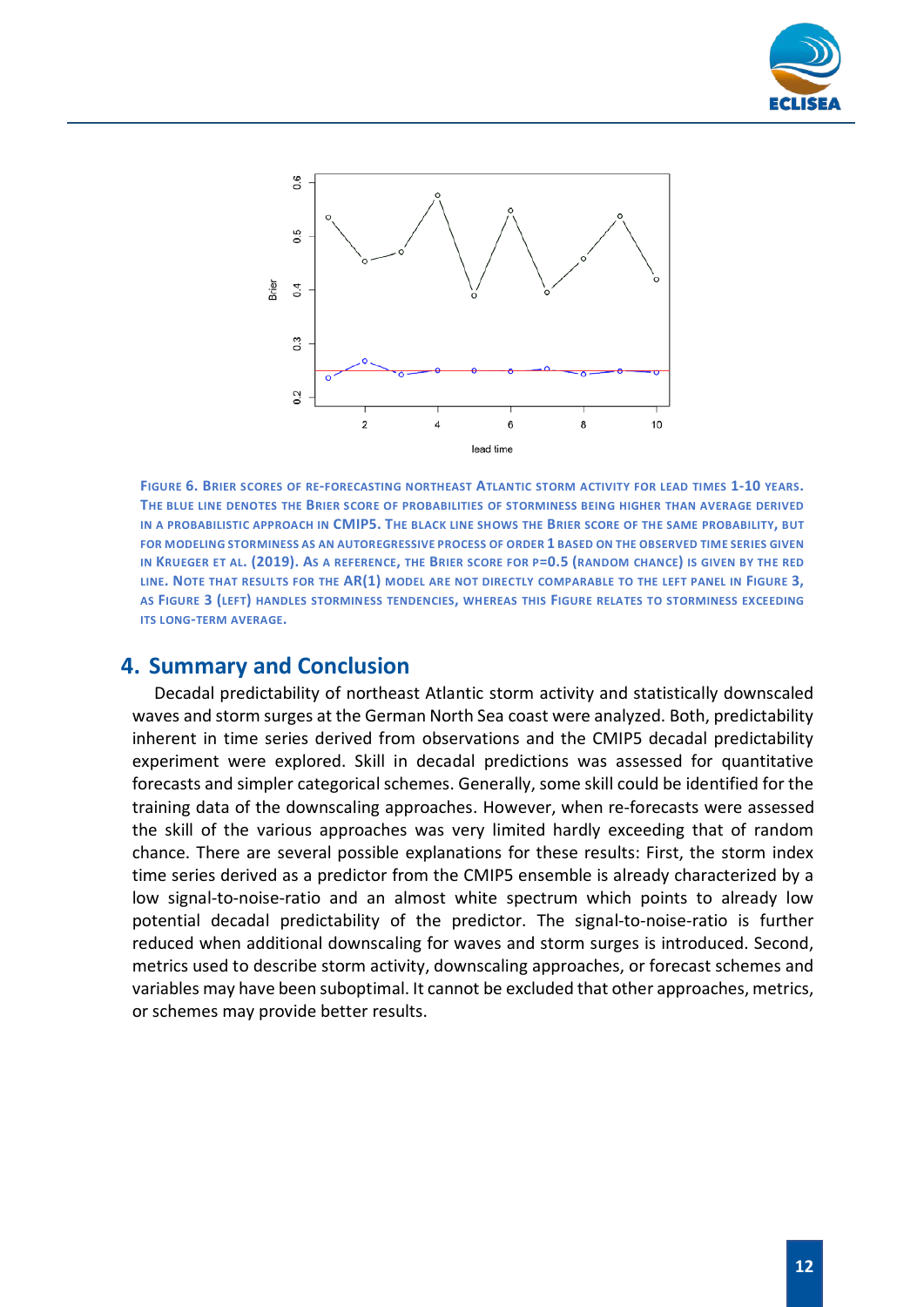

## <span id="page-12-0"></span>**5. REFERENCES**

*Alexandersson, H.; Schmith, T.; Iden, K.; Tuomenvirta, H. (1998): Long-term variations of the storm climate over NW Europe. In Gobal Atmos. Ocean Syst (6), pp. 97–120.*

*Alexandersson, H.; Tuomenvirta, H.; Schmith, T.; Iden, K. (2000): Trends of storms in NW Europe derived from an updated pressure data set. In Clim. Res. 14, pp. 71–73. DOI: 10.3354/cr014071.*

*Barnett, T. P.; Pierce, D. W.; Hidalgo, H. G.; Bonfils, C.; Santer, B. D.; Das, T. et al. (2008): Human-Induced Changes in the Hydrology of the Western United States. In Science 319 (5866), pp. 1080–1083. DOI: 10.1126/science.1152538.*

*Bishop, Christopher M. (2009): Pattern recognition and machine learning. Corrected at 8th printing 2009. New York, NY: Springer (Information science and statistics).*

*Compo, G. P.; Whitaker, J. S.; Sardeshmukh, P. D.; Allan, R. J.; McColl, C.; Yin, X. et al. (2015): The International Surface Pressure Databank version 3. Edited by Research Data Archive at the National Center for Atmospheric Research, Computational and Information Systems Laboratory. Dataset., checked on 6/3/2020.*

*Cram, Thomas A.; Compo, Gilbert P.; Yin, Xungang; Allan, Robert J.; McColl, Chesley; Vose, Russell S. et al. (2015): The International Surface Pressure Databank version 2. In Geosci. Data J. 2 (1), pp. 31–46. DOI: 10.1002/gdj3.25.*

*Geyer, B. (2014): High-resolution atmospheric reconstruction for Europe 1948–2012. CoastDat2. In Earth Syst. Sci. Data 6 (1), pp. 147–164. DOI: 10.5194/essd-6-147-2014.*

*Kalnay, E.; Kanamitsu, M.; Kistler, R.; Collins, W.; Deaven, D.; Gandin, L. et al. (1996): The NCEP/NCAR 40-Year Reanalysis Project. In Bull. Amer. Meteor. Soc. 77 (3), pp. 437–471. DOI: 10.1175/1520-0477(1996)077<0437:TNYRP>2.0.CO;2.*

*Kistler, Robert; Collins, William; Saha, Suranjana; White, Glenn; Woollen, John; Kalnay, Eugenia et al. (2001): The NCEP–NCAR 50–Year Reanalysis. Monthly Means CD–ROM and Documentation. In Bull. Amer. Meteor. Soc. 82 (2), pp. 247–267. DOI: 10.1175/1520-0477(2001)082<0247:TNNYRM>2.3.CO;2.*

*Krieger, Daniel; Krueger, Oliver; Feser, Frauke; Weiße, Ralf; Tinz, Birger; Storch, Hans von (2020): German Bight storminess revisited. In Int. J. Climatol., under revision.*

*Krueger, Oliver; Feser, Frauke; Weisse, Ralf (2019): Northeast Atlantic Storm Activity and Its Uncertainty from the Late Nineteenth to the Twenty-First Century. In J. Climate 32 (6), pp. 1919–1931. DOI: 10.1175/JCLI-D-18-0505.1.*

*Krueger, Oliver; Storch, Hans von (2011): Evaluation of an Air Pressure–Based Proxy for Storm Activity. In J. Climate 24 (10), pp. 2612–2619. DOI: 10.1175/2011JCLI3913.1.*

*Matulla, C.; Schöner, W.; Alexandersson, H.; Storch, H. von; Wang, X. L. (2008): European storminess. Late nineteenth century to present. In Clim Dyn 31 (2-3), pp. 125–130. DOI: 10.1007/s00382-007-0333-y.*